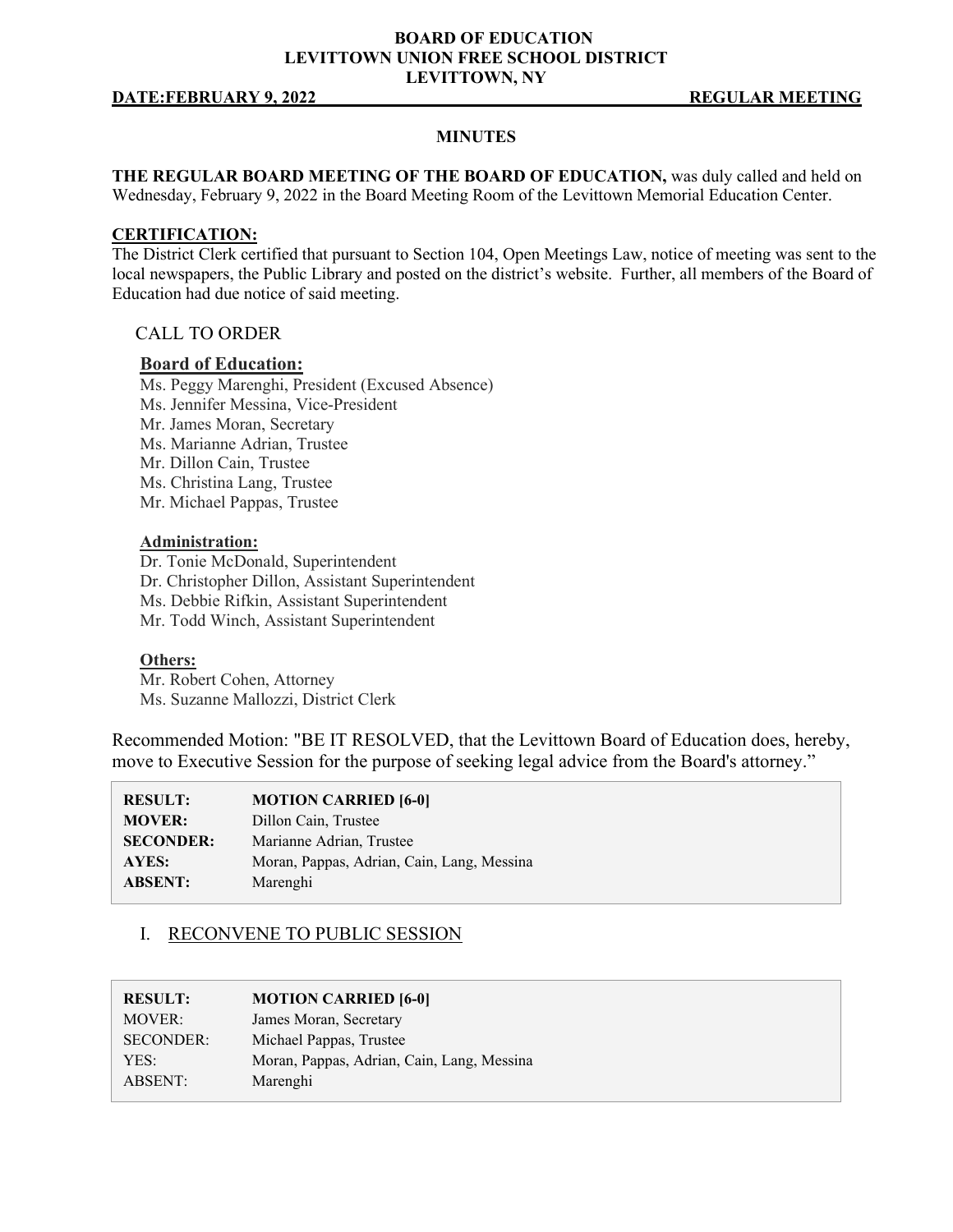### A. Pledge of Allegiance:

Ms. Messina, Vice President of Board of Education, asked those in attendance to stand for the Pledge of Allegiance, led by the students of East Broadway Elementary School.

### B. Moment of Silence:

Ms. Messina also asked everyone to observe a moment of silence to remember those who serve our Country, at home and abroad. Ms. Messina asked all in attendance to remember two Levittown Employees who have passed away since the last meeting, Mr. Paul Mocko and Mr. John Varlas.

Board of Education Vice-President Jennifer Messina, read the following letter sent to Dr. Mary Bassett, Commissioner, NYS Department of Health on behalf of the Council of School Superintendents:

### "*Dear Dr. Bassett:*

*On December 1, we circulated a draft of a letter similar in nature to this among our leadership. At that time, Omicron variant had just emerged and due to the uncertainties around infectiousness and virulence, we decided to delay sending it until more was known about the future of COVID and that variant. You have already acted on other issues we originally planned to write about such as Test-to-Stay, contact tracing, and quarantine rules, the same issues we have discussed with your team at the Department since before the school year began. We than you for this progress.* 

*Student in New York and across the country have experienced a roller coaster 23-months as they have gone from remote education, to hybrid, to almost universal in-person learning that is interrupted by periodic quarantines of students and staff. We believe we have no reached the time where the state needs to transition schools out from a pandemic learning environment.* 

*School district leaders serving these students have advocated time and time again for key changes to guidance and regulations that control how schools handle the pandemic and there has been recent progress. We appreciate the timely and straightforward communications we have experience with Department of Health staff since Governor Hochul took office. We recognize that concrete actions have been taken to help keep students in school and safe in recent weeks.* 

*One major outstanding concern is ongoing mandatory universal masking. We have deferred to public health experts when it comes to universal masking and rules for indoor settings, and we do not seek to engage in a debate on its merits. The critical issue with mandatory masking in schools at this moment is the urgent need for school leaders and parents to know the plan moving forward with concrete assurances from the state.* 

*School leaders, students, teachers, and caregivers have been put through a whirlwind of uncertainty when it comes to masking. This came to a head, once again, after the Nassau County Supreme Court found the masking mandate unconstitutional, only to have that decision stayed 24 hours later through at least early March.* 

*School leaders recognize that nothing about this pandemic has been predictable. We understand the scientific and public health experts have needed to make changes to protocols as we have learned more about the virus and as new variants have emerged.* 

*Yet, despite continued uncertainty regarding Covid-19, the State should provide clear guidance on universal school mask requirements and when and how those will evolve. The best way to do this is to provide reasonable, understandable, and achievable metrics based on recommendations from medical professionals for when masking rules will eventually be*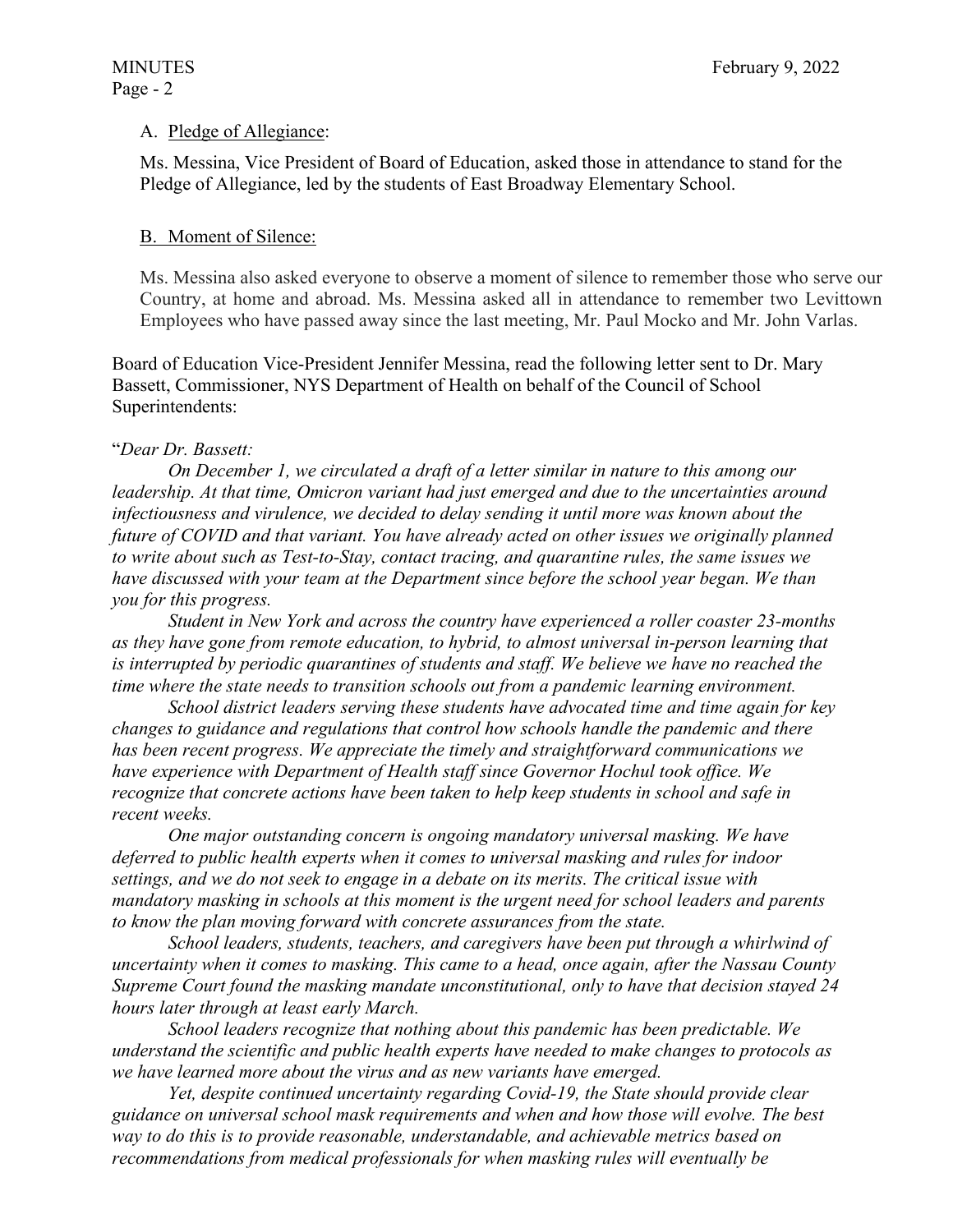# Page - 3

*changed. Absent this clarity, families might assume that current rules and regulations will continue in perpetuity.* 

*We recognize the circumstances arising from the pandemic continually change and so does our understanding of how to effectively combat it. This complicates development of strategies and policies. But we believe thoughtful changes now could help to sustain acceptance of masking and other rules while they remain necessary. It is crucial to recognize the rules which defy common sense or are inconsistently applied threaten to undermine public acceptance of all rules, including those that remain essential.* 

*Thank you for your hard work since taking the helm and we look forward to collaboration in the months ahead."* 

# II. REPORTS

- A. Student Presentations
	- i. Academic Presentation East Broadway School

Jordan Margolis, Principal at East Broadway Elementary School, introduced the academic presentation by students Justin Albert, Natalia Huerta, Daniel Levy, Caroline Reardon, Brynn Russett, Alyssa Schmutzler and Isabella Stuparich called "Native Garden", with Assistant Principal Andrea Ferrari's help. The students spoke about how the Garden came to be and shared some insight on how the Garden has made an impact on them. The Board and Central Office thanked the students for their participation.

# B. Recognition

# i. Art Display - Summit Lane

Ms. Messina invited everyone in attendance to admire the beautiful artwork from the students of Summit Lane Elementary School.

# ii. National Scholar - MacArthur HS

Mr. Joseph Sheehan, Principal at MacArthur High School, recognized Senior Kayla Coradin for being recognized by College Board as both a National African American Schol but also a National Hispanic Scholar as a result of her spectacular score on last year's PSAT exam and overall academic excellence. Academically, Kayla excels as she is a member of World Language and Art Honor Societies, Renaissance Gold Card holder and AP Scholar with honors. In additional to her incredible academic accomplishments, she is an integral member of our International Club, Autism Awareness Club, Recycling Club and Athletes for a Better Community Club. Congratulations to Kayla and her amazing family and we wish her the best for future success.

# C. Superintendent

- 1. Comments and Reports NONE
- 2. Follow-up to Prior Public Be Heard Questions NONE
- 3. Follow-up to Board Questions NONE
- D. Board of Education
	- 1. Comments and Reports NONE
	- 2. Correspondence NONE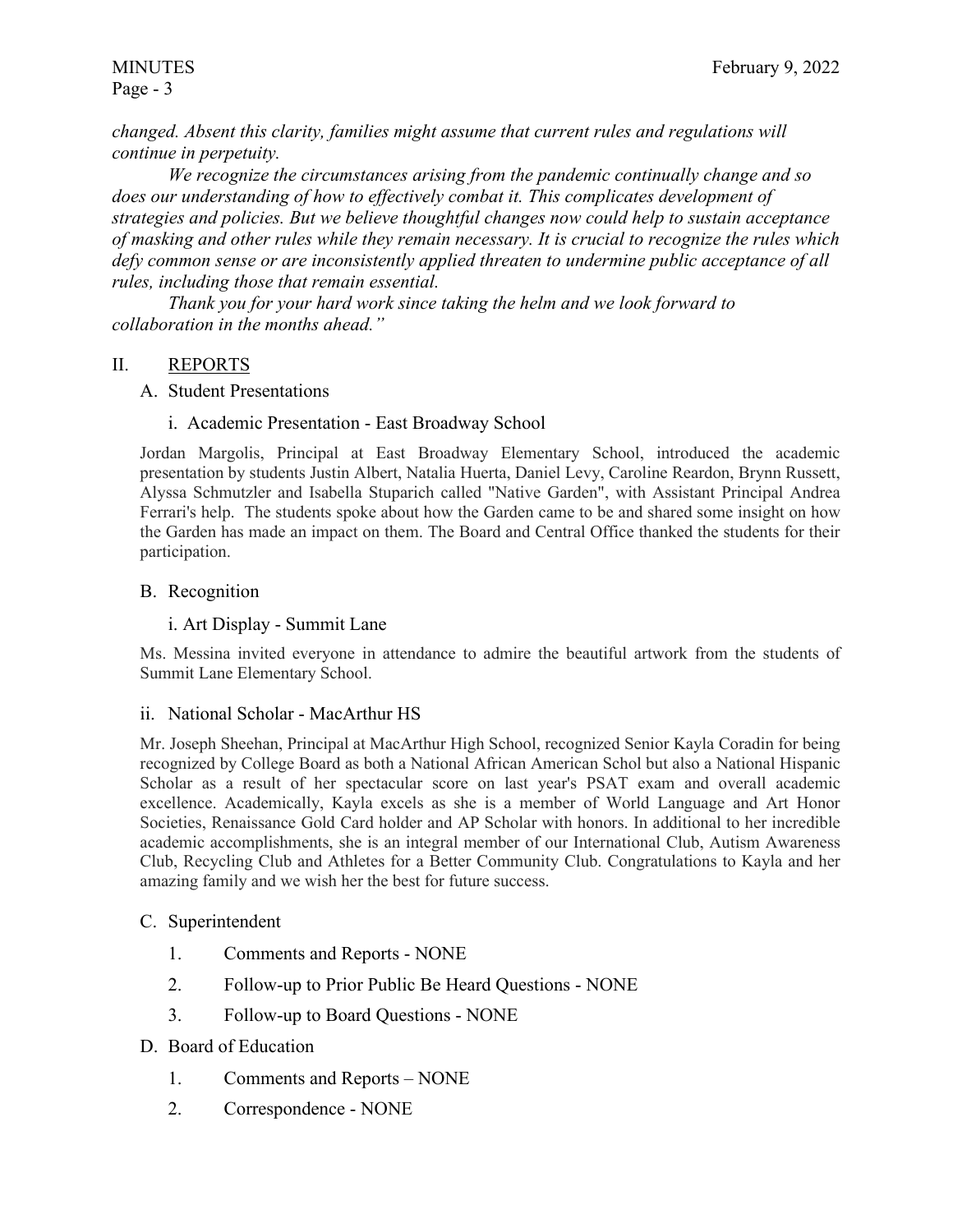# Page - 4

### 3. Student Liaisons:

Khalil Garrett – MacArthur Student Representative: He updated those in attendance about the Science research team who participated in Northwell Health SPARK challenge, Cornell Invitational and are preparing for the upcoming Science Olympiad this Saturday, February  $12<sup>th</sup>$ . January saw many events including Winter Concert, mid-term examinations, and voting for Senior awards (Most likely). Upcoming February events include a visit from an executive chef from Johnson & Wales, the Jazz Winter Concert and induction of new members of the Tri-M Music Honor Society, as well as virtual college planning workshops for Juniors and their parents and the musical production of Chicago. In the world of sports, Mac Wrestling made it all the way to the County championships, but were unsuccessful in their match against an extremely tough Wantagh team. Good luck to Mac Cheer, Coach Nessler, and everyone who helped the girls get to the National Tournament being held in Disney World. Best of luck. Junior students Ava Anguli, Hailee Feiler, Marissa Cardon, Jack Longobucco, Jack Maurer and Michael Cassano were chosen to participate in the Student Athlete Leadership Conference. Lastly, Khalil Garrett was selected as a semi-finalist, along with 411 other students from nearly 6,000 appliants from the US, Puerto Rico, Guam and the Virgin Island for the prestigious Jack Kent Cooke scholarship. Finalists will be announced in April.

Christopher Powers – Division Avenue Student Representative was not present due to a previous commitment to attend an award ceremony for a Princeton Science competition. Trustee Marianne Adrian read his statement which included – Division Avenue's Science Olympiad team placed first in the Pennsylvanian International tournament. L-YOUTH students Sofia Ferreiro, Nabiha Khan, and Emelia Salazar represented Levittown at the Community Anti-Drug Coalitions of America Conference and Youth Leadership forum in Maryland. Other things happening were the Winter Concert with performances by String Orchestra, Chamber Choir, Concert Choir and Symphonic Band under the leadership of Mr. Martufi, Ms. Sellars and Mr. Rossi. Senior Connor Gentile was accepted to West Point and was also recognized by Nassau County with the National Football Foundation Scholar Athlete Award. Jack Pendergrass and Jeremy Tagger were named All-Conference. And Christopher Stancarone was named All-County for the second time. Girls Varsity Bowling finished in 2<sup>nd</sup> place at the Nassau County Championships. Finally, Seniors Sean Munoz, Michael Petranell, Carly Zubin and Emma Salazar were honored at the DAHS Competitive March Band dinner this past Friday Night.

### II. PUBLIC BE HEARD: The guidelines pertaining to Public Be Heard were read.

Ms. Laura O'Brien, 82 LeeAnn Terrace, Wantagh, - Thanked the Board of Education and Administration for the letter that was sent to NYS Department of Health. She said that "enough is enough, masks are doing more harm than good, and the letter shows the District's true stance. She was happy to see the presentation by EB students, showing that it's time to get back to normal. These kids have lost more than 2 years of their education. And we are done with that too. Thank you very much for everything you've done to help keep the kids and teachers safe. I appreciate it."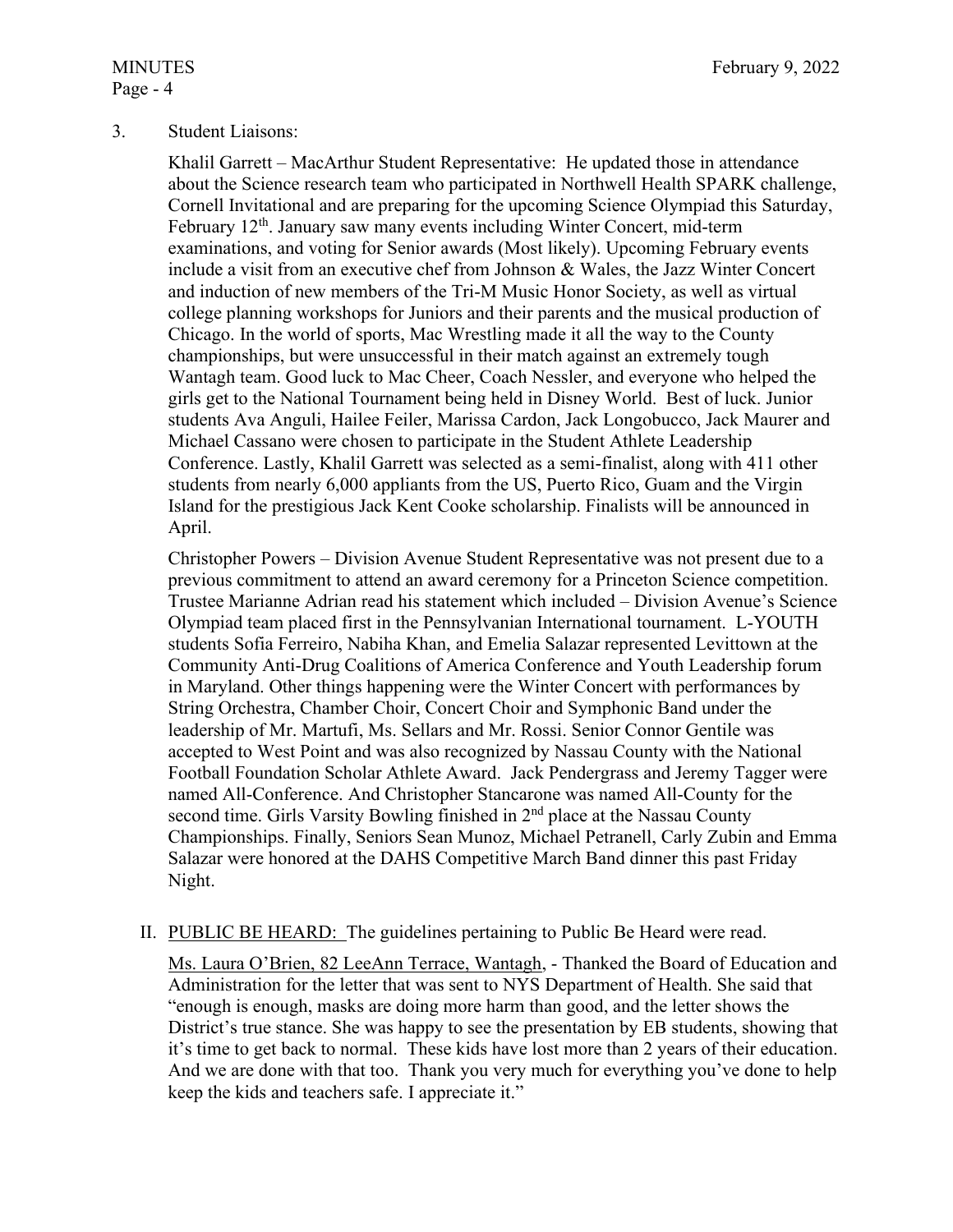### IV. CONSENT AGENDA

1. Minutes - Approval of Minutes RESOLUTION # 21-22-536

Recommended Motion: "Make the necessary corrections and move the approval of the minutes of the January 12 regular meeting, the January 26 budget planning meeting and the January 27 special meeting." **Mr. Pappas requested that the minutes be pulled from the Consent Agenda. Board agreed 6-0.** 

| <b>RESULT:</b> | PULLED | Next: 3/9/2022 7:31 PM |
|----------------|--------|------------------------|
|                |        |                        |

2. Warrants RESOLUTION # 21-22-537

Recommended Motion: "WHEREAS, all claims, warrants and charges against the School District have been reviewed by the Claims Auditor and have been certified by the Claims Auditor for payment,

NOW, THEREFORE, BE IT RESOLVED, that the JANUARY 2022 report of the Claims Auditor be accepted."

| <b>RESULT:</b>   | <b>MOTION CARRIED [6-0]</b>                |
|------------------|--------------------------------------------|
| <b>MOVER:</b>    | Christina Lang, Trustee                    |
| <b>SECONDER:</b> | Dillon Cain, Trustee                       |
| AYES:            | Moran, Pappas, Adrian, Cain, Lang, Messina |
| <b>ABSENT:</b>   | Marenghi                                   |

3. Business Office Reports RESOLUTION # 21-22-538

Recommended Motion: "RESOLVED, that the Levittown Board of Education does, hereby, accept the following reports from the Business Office:

- Appropriation and Revenue Reports for the period  $7/1/21$  to  $12/31/21$
- Trial Balance Reports for the period  $7/1/21$  to  $12/31/21$
- Treasurers Reports for the months ending December 2021
- Credit card statements from Citibank for statements ending  $12/6/21$ ,  $12/22/21$  and 1/22/22"

| <b>RESULT:</b>   | <b>MOTION CARRIED [6-0]</b>                |
|------------------|--------------------------------------------|
| <b>MOVER:</b>    | Christina Lang, Trustee                    |
| <b>SECONDER:</b> | Dillon Cain, Trustee                       |
| AYES:            | Moran, Pappas, Adrian, Cain, Lang, Messina |
| <b>ABSENT:</b>   | Marenghi                                   |

4. Budget Transfers RESOLUTION # 21-22-539

Recommended Motion: "WHEREAS, in compliance with New York State Government Accounting practices, the attached budget transfers have been prepared and recommended by the Assistant Superintendent for Business and Finance,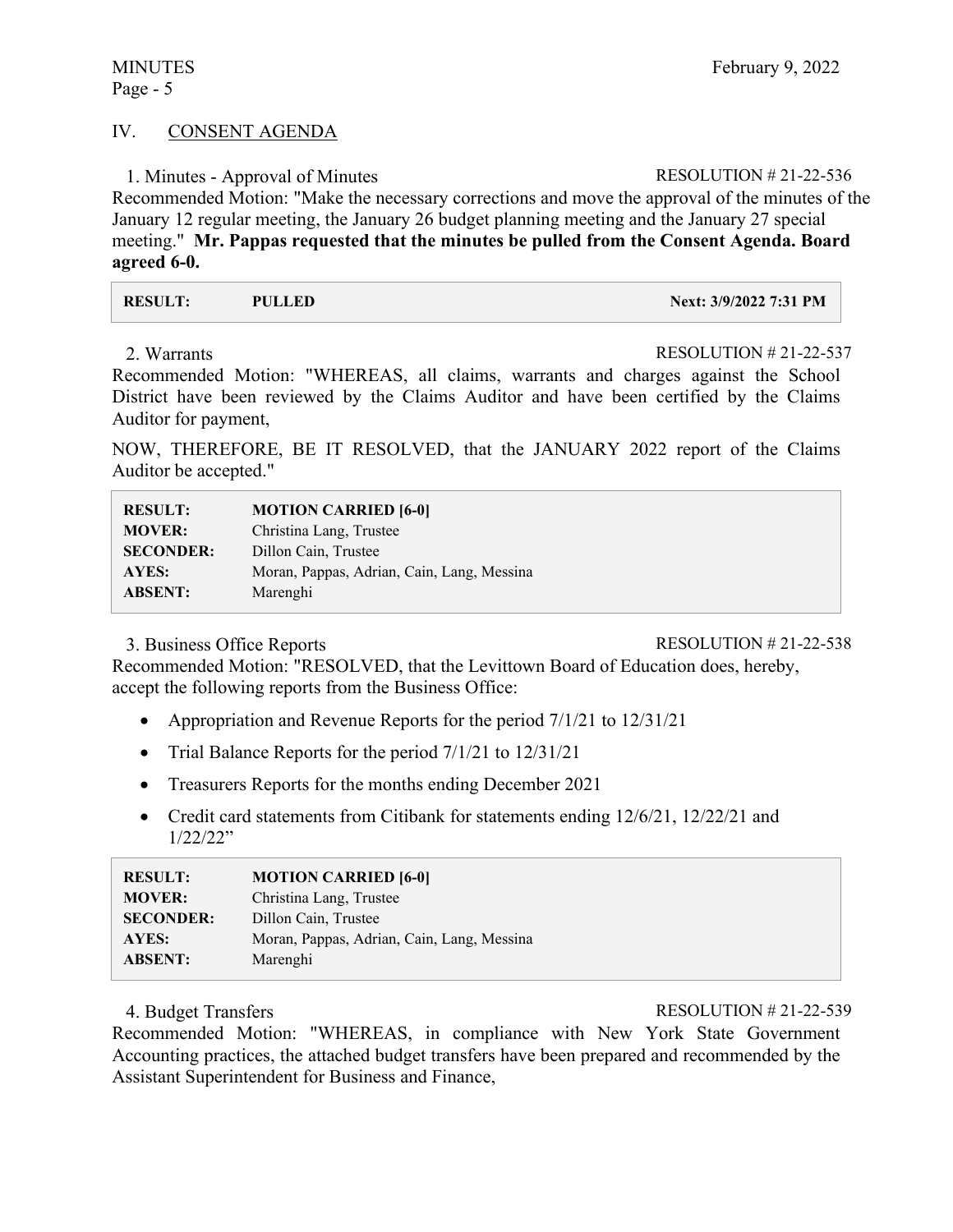| <b>Code</b>       | <b>Code Description</b>       | <b>Amount From</b> | <b>Amount To</b> |
|-------------------|-------------------------------|--------------------|------------------|
| 2250.4900.00.0000 | Spec Ed BOCES Services        | \$60,000           |                  |
| 2250.4720.00.3450 | Spec Ed Public School Tuition |                    | \$60,000         |

*Reason: There was a rate increase for Roslyn that requires Levittown to increase the purchase order. In addition, a Levittown student was placed in a group home located in the West Hempstead School District; and Levittown will need to reimburse tuition and related costs.* 

| <b>Code</b>       | <b>Code Description</b>             | <b>Amount From</b> | <b>Amount To</b> |
|-------------------|-------------------------------------|--------------------|------------------|
| 2815.1500.00.0000 | Health Services Home Teaching       | \$15,000           |                  |
| 2815.4000.00.0000 | <b>Health Services Contr Expend</b> |                    | \$15,000         |

*Reason: To adjust for additional nurses.* 

NOW, THEREFORE, BE IT RESOLVED, that the Levittown Board of Education does, hereby, approve the attached budget transfers."

| <b>RESULT:</b>   | <b>MOTION CARRIED [6-0]</b>                |
|------------------|--------------------------------------------|
| <b>MOVER:</b>    | Christina Lang, Trustee                    |
| <b>SECONDER:</b> | Dillon Cain, Trustee                       |
| AYES:            | Moran, Pappas, Adrian, Cain, Lang, Messina |
| <b>ABSENT:</b>   | Marenghi                                   |

5. Extra Classroom Activity Fund Treasurer's Reports RESOLUTION # 21-22-540 Recommended Motion: "RESOLVED, that the Levittown Board of Education does, hereby, accept the attached Extra Classroom Activity Fund Reports for the period October 1, 2021 through December 31, 2021."

| <b>RESULT:</b>   | <b>MOTION CARRIED [6-0]</b>                |
|------------------|--------------------------------------------|
| <b>MOVER:</b>    | Christina Lang, Trustee                    |
| <b>SECONDER:</b> | Dillon Cain, Trustee                       |
| AYES:            | Moran, Pappas, Adrian, Cain, Lang, Messina |
| <b>ABSENT:</b>   | Marenghi                                   |
|                  |                                            |

6. Cullen and Danowski Engagement for Financial Statement Preparation RESOLUTION # 21-22-541

Recommended Motion: "RESOLVED, that the Levittown Board of Education does, hereby, approve the attached engagement letter from Cullen and Danowski dated December 6, 2021 for the preparation of services for the year ending June 30, 2022;

BE IT FURTHER RESOLVED that the Board of Education President and the Assistant Superintendent for Business is, hereby, authorized to execute the contract."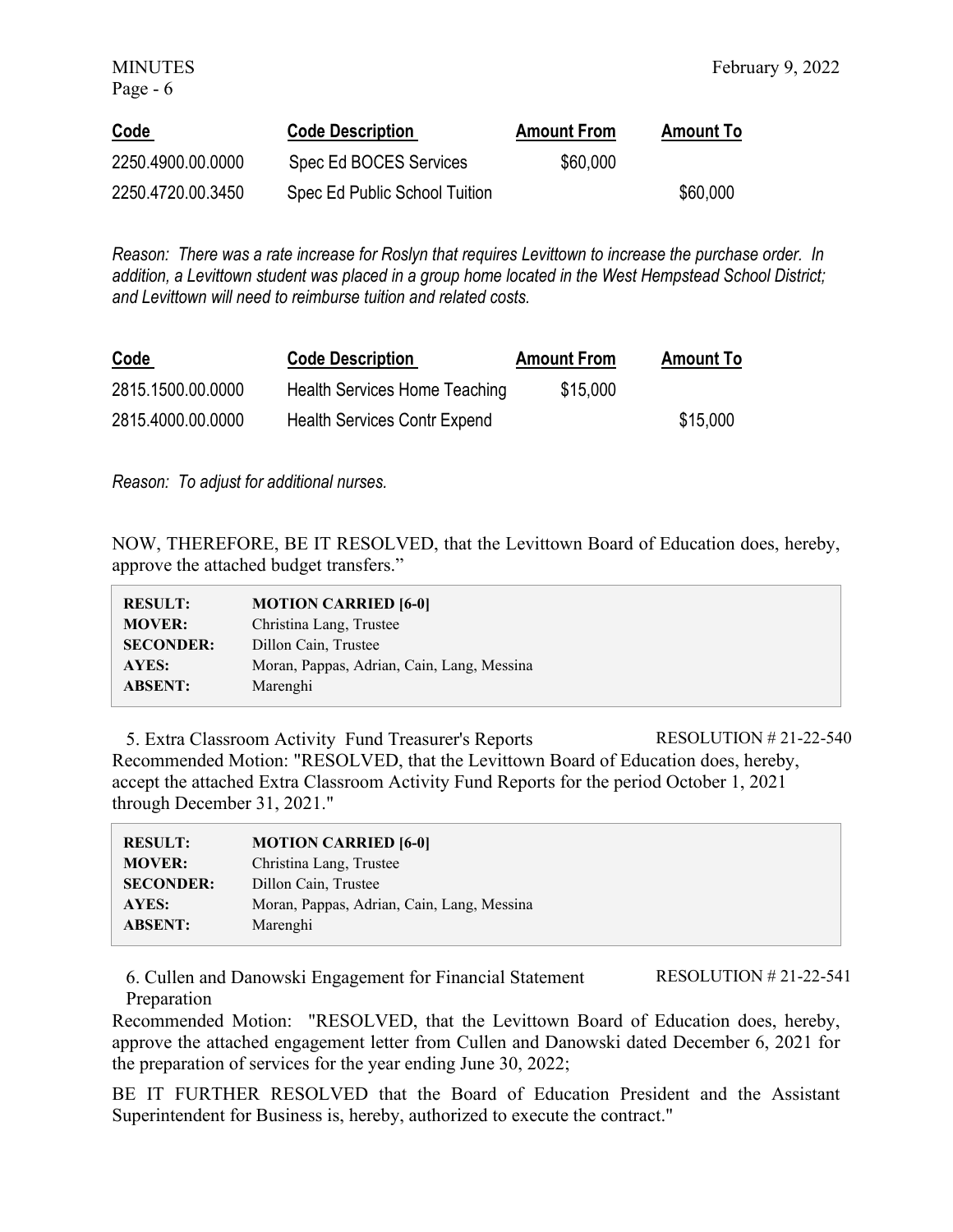| <b>RESULT:</b>   | <b>MOTION CARRIED [6-0]</b>                |
|------------------|--------------------------------------------|
| <b>MOVER:</b>    | Christina Lang, Trustee                    |
| <b>SECONDER:</b> | Dillon Cain, Trustee                       |
| AYES:            | Moran, Pappas, Adrian, Cain, Lang, Messina |
| <b>ABSENT:</b>   | Marenghi                                   |

7. Wages for Election Workers RESOLUTION # 21-22-542

Recommended Motion: "RESOLVED, due to the fact that minimum wage in Nassau County has been increased to \$15.00 effective January 1, 2022, the Board of Education approves the following hourly rates for individuals working the Annual Election of Budget Vote:

Registrars: \$15 per hour

Election Inspectors: \$16 per hour

| <b>RESULT:</b>   | <b>MOTION CARRIED [6-0]</b>                |
|------------------|--------------------------------------------|
| <b>MOVER:</b>    | Christina Lang, Trustee                    |
| <b>SECONDER:</b> | Dillon Cain, Trustee                       |
| AYES:            | Moran, Pappas, Adrian, Cain, Lang, Messina |
| <b>ABSENT:</b>   | Marenghi                                   |

8. Wages for Hourly Workers RESOLUTION #21-22-543

Recommended Motion: "RESOLVED, in light of New York State raising the minimum hourly wage to \$15.00 effective January 1, 2022, all District employees who would otherwise receive less than \$15.00 an hour pursuant to existing agreements or board resolutions, will receive \$15.00 an hour in compliance with NYS minimum wage requirements effective as of January 1, 2022."

| <b>RESULT:</b>   | <b>MOTION CARRIED (6-0)</b>                |
|------------------|--------------------------------------------|
| <b>MOVER:</b>    | Christina Lang, Trustee                    |
| <b>SECONDER:</b> | Dillon Cain, Trustee                       |
| <b>AYES:</b>     | Moran, Pappas, Adrian, Cain, Lang, Messina |
| <b>ABSENT:</b>   | Marenghi                                   |
|                  |                                            |

9. Contract for June 2022 Commencement - Hofstra University RESOLUTION # 21-22-544 Recommended Motion: "RESOLVED, that the Levittown Board of Education does, hereby, approve the attached contract between the Levittown Public Schools and Hofstra University for two high school graduation rehearsals and ceremonies for Division Avenue HS and MacArthur HS to be held at the Hofstra University on June 2 and June 18, 2022;

BE IT FURTHER RESOLVED that the Board of Education President is, hereby, authorized to execute the contract."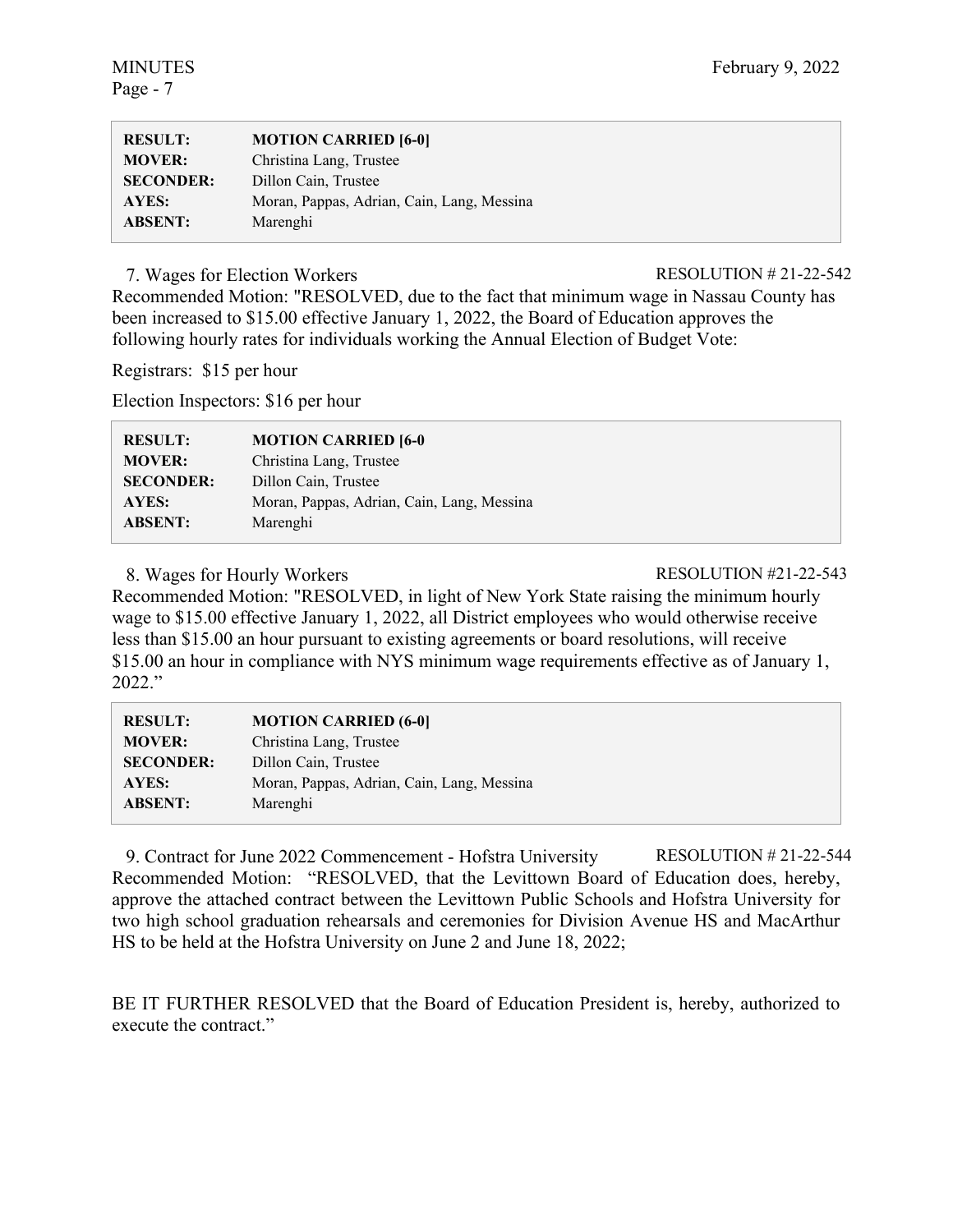| <b>RESULT:</b>   | <b>MOTION CARRIED [6-0]</b>                |
|------------------|--------------------------------------------|
| <b>MOVER:</b>    | Christina Lang, Trustee                    |
| <b>SECONDER:</b> | Dillon Cain, Trustee                       |
| AYES:            | Moran, Pappas, Adrian, Cain, Lang, Messina |
| <b>ABSENT:</b>   | Marenghi                                   |

10. Contract with East Meadow Driving School RESOLUTION # 21-22-545 Recommended Motion: "RESOLVED, that the Levittown Board of Education does, hereby, approve the attached contract with East Meadow Driving School to provide driver education services to Levittown students;

NOW, BE IT FURTHER RESOLVED that the Board of Education President is, hereby, authorized to execute the contract."

| <b>RESULT:</b>   | <b>MOTION CARRIED [6-0]</b>                |
|------------------|--------------------------------------------|
| <b>MOVER:</b>    | Christina Lang, Trustee                    |
| <b>SECONDER:</b> | Dillon Cain, Trustee                       |
| AYES:            | Moran, Pappas, Adrian, Cain, Lang, Messina |
| <b>ABSENT:</b>   | Marenghi                                   |
|                  |                                            |

11. Appointment of Replacements on the Food Service Committee RESOLUTION # 21-22-546 Recommended Motion: "RESOLVED, that the Levittown Board of Education does, hereby, appoint as replacements Yeliz Cipriano (Northside School) and Cheryl Denecke (Division Avenue HS) as members of the Food Service Committee for the 2021-2022 school year."

| <b>RESULT:</b>   | <b>MOTION CARRIED [UNANIMOUS]</b>          |
|------------------|--------------------------------------------|
| <b>MOVER:</b>    | Christina Lang, Trustee                    |
| <b>SECONDER:</b> | Dillon Cain, Trustee                       |
| AYES:            | Moran, Pappas, Adrian, Cain, Lang, Messina |
| <b>ABSENT:</b>   | Marenghi                                   |

12. Contract with Nassau County Board of Elections RESOLUTION # 21-22-547 Recommended Motion: "RESOLVED that the Levittown Board of Education approve a memorandum of agreement with the Nassau County Board of Elections for rentals of the DS200 Scanner and the Automark voting machine for the May 17, 2022 election vote; and that the President of the Board of Education is, hereby, authorized to execute same."

| <b>RESULT:</b>   | <b>MOTION CARRIED [6-0]</b>                |
|------------------|--------------------------------------------|
| <b>MOVER:</b>    | Christina Lang, Trustee                    |
| <b>SECONDER:</b> | Dillon Cain, Trustee                       |
| AYES:            | Moran, Pappas, Adrian, Cain, Lang, Messina |
| <b>ABSENT:</b>   | Marenghi                                   |

13. Special Education Contracts RESOLUTION # 21-22-548

Recommended Motion: "RESOLVED, that the Levittown Board of Education does, hereby, approve the attached contracts between the Levittown Public Schools and the following vendors to provide special education services as indicated: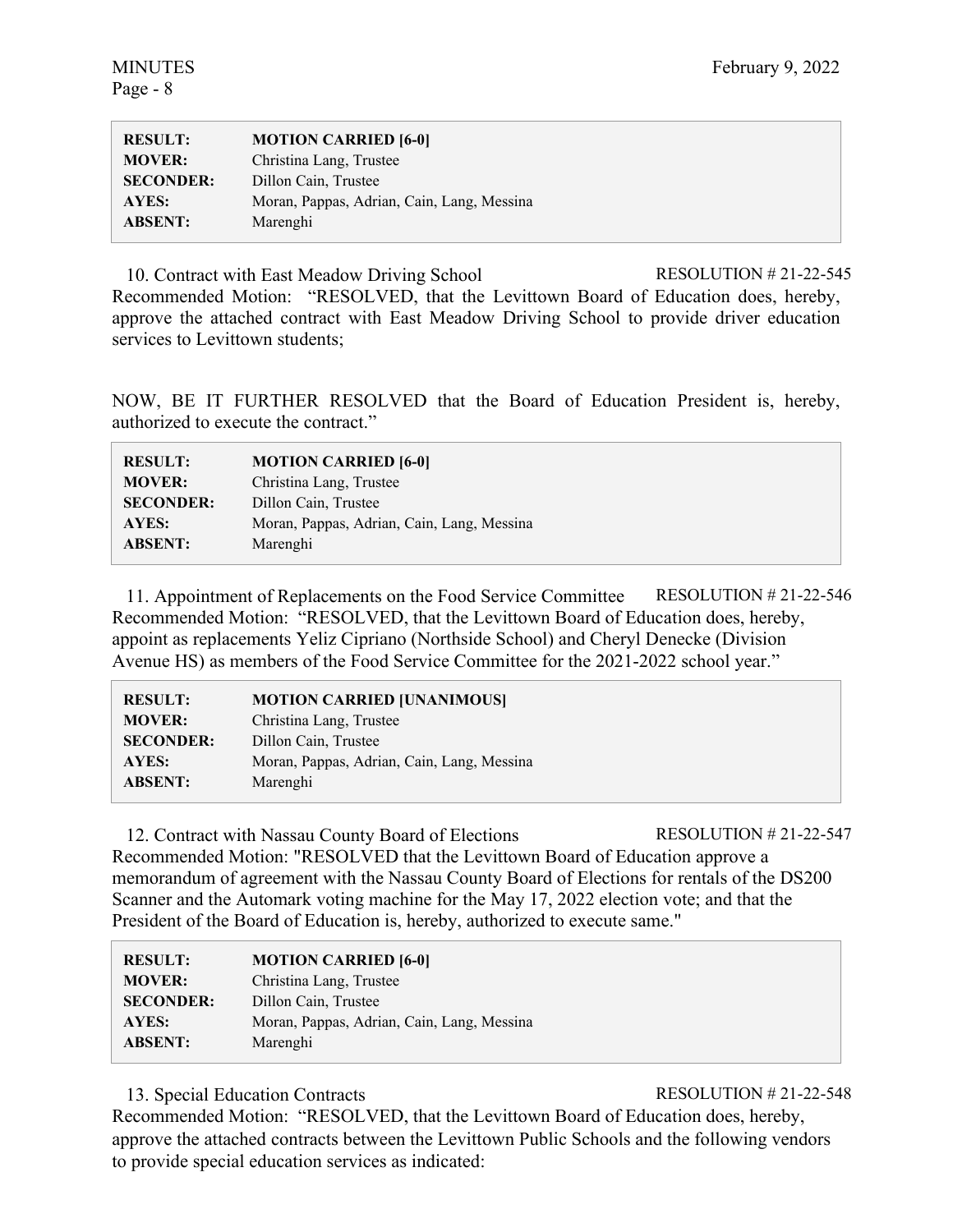- Bay Shore UFSD
- Seaford UFSD
- KIDZ Therapy Services, PLLC

BE IT FURTHER RESOLVED that the Board of Education President is, hereby, authorized to execute these contracts."

| <b>RESULT:</b>   | <b>MOTION CARRIED [6-0]</b>                |
|------------------|--------------------------------------------|
| <b>MOVER:</b>    | Christina Lang, Trustee                    |
| <b>SECONDER:</b> | Dillon Cain, Trustee                       |
| AYES:            | Moran, Pappas, Adrian, Cain, Lang, Messina |
| <b>ABSENT:</b>   | Marenghi                                   |

14. Out of District Contract for Health and Welfare Services RESOLUTION # 21-22-549 Recommended Motion: "RESOLVED, that the Levittown Board of Education does, hereby, approve the attached contract between the Levittown Public Schools and the following school district to provide health and welfare services to students attending school in the district for the 2021-2022 school year:

• Jericho UFSD

BE IT FURTHER RESOLVED, that the Board of Education President is, hereby, authorized to execute this contract."

| <b>RESULT:</b>   | <b>MOTION CARRIED [6-0]</b>                |
|------------------|--------------------------------------------|
| <b>MOVER:</b>    | Marianne Adrian, Christina Lang            |
| <b>SECONDER:</b> | Dillon Cain, Trustee                       |
| AYES:            | Moran, Pappas, Adrian, Cain, Lang, Messina |
| <b>ABSENT:</b>   | Marenghi                                   |

15. Obsolete Equipment RESOLUTION # 21-22-550

Recommended Motion: "RESOLVED, that the Levittown Board of Education does, hereby, declare the equipment on the attached list obsolete and that the items may be discarded and/or sold at the highest possible salvage value."

| <b>RESULT:</b>   | <b>MOTION CARRIED [6-0]</b>                |
|------------------|--------------------------------------------|
| <b>MOVER:</b>    | Christina Lang, Trustee                    |
| <b>SECONDER:</b> | Dillon Cain, Trustee                       |
| AYES:            | Moran, Pappas, Adrian, Cain, Lang, Messina |
| <b>ABSENT:</b>   | Marenghi                                   |

# 16. Obsolete Books/Calculators RESOLUTION # 21-22-551

Recommended Motion: "RESOLVED, that the Levittown Board of Education does, hereby, declare the books/calculators on the attached list obsolete and that the items may be discarded and/or donated as possible or sold at the highest salvage value.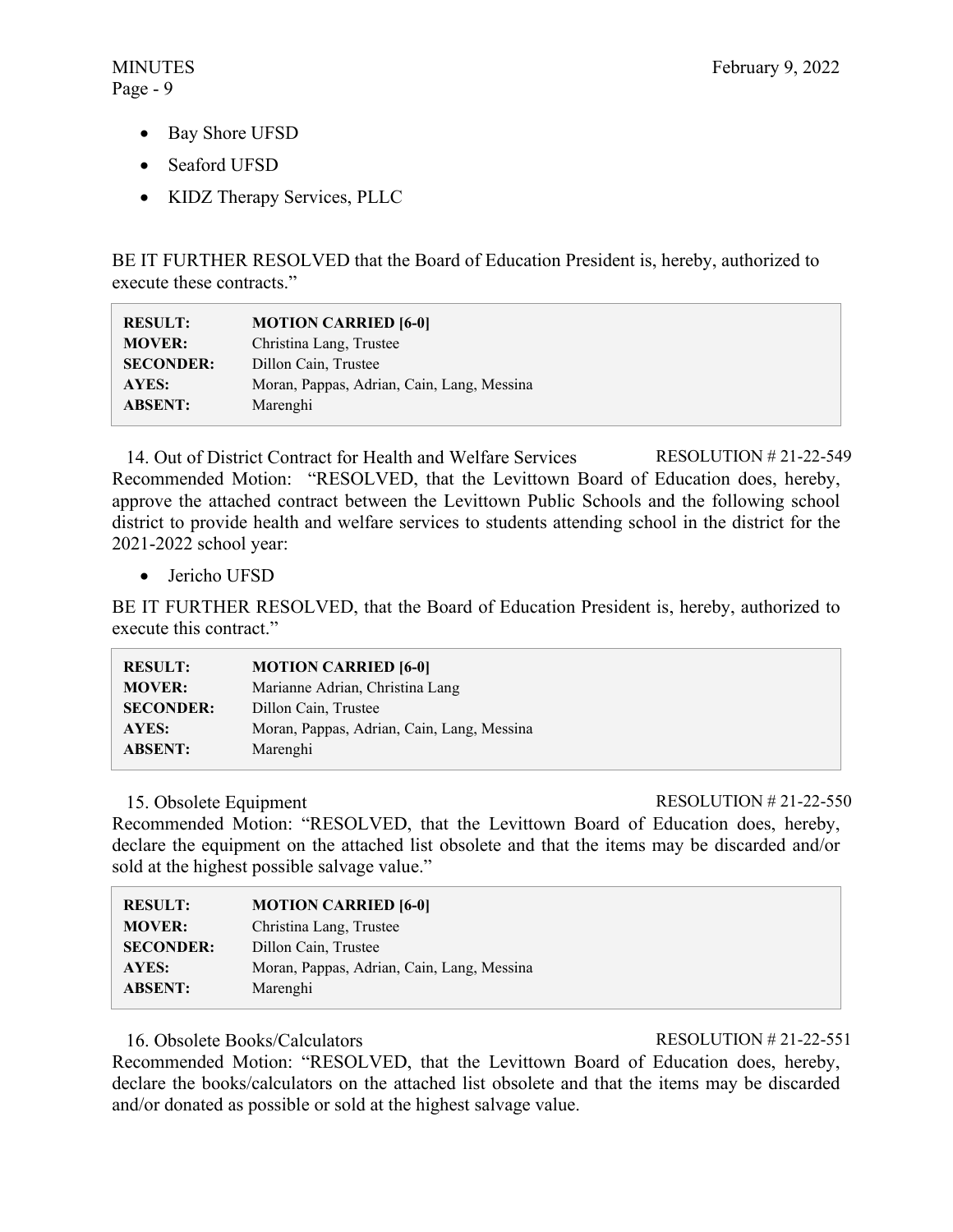| <b>RESULT:</b>   | <b>MOTION CARRIED [6-0]</b>                |
|------------------|--------------------------------------------|
| <b>MOVER:</b>    | Christina Lang, Trustee                    |
| <b>SECONDER:</b> | Dillon Cain, Trustee                       |
| AYES:            | Moran, Pappas, Adrian, Cain, Lang, Messina |
| <b>ABSENT:</b>   | Marenghi                                   |

#### 17. Schedules RESOLUTION # 21-22-552

"RECOMMENDED MOTION: That the Levittown Board of Education does, hereby, approve the following schedules:

- 1001 "Resignations/Terminations, Certified Personnel"
- 1002 "Resignations/Terminations, Non-Instructional Personnel"
- 1003 "Appointments, Certified Personnel"
- 1004 "Coaching"
- 1005 "Consultants"
- 1006 "Appointments, Non-Instructional Personnel"
- 1007 "LOA, Certified Personnel"
- 1008 "LOA, Non-Instructional Personnel"
- 1009 "Salary Change, Certified Personnel"
- 1010 "Students with Disabilities"

**\*Schedule 1006 - Appointments Non-Instructional Personnel, Temporary Full Time Appts, Item #1, Pulled** 

| <b>RESULT:</b>   | <b>APPROVED AS AMENDED [6-0]</b>           |
|------------------|--------------------------------------------|
| <b>MOVER:</b>    | Christina Lang, Trustee                    |
| <b>SECONDER:</b> | Dillon Cain, Trustee                       |
| AYES:            | Moran, Pappas, Adrian, Cain, Lang, Messina |
| <b>ABSENT:</b>   | Marenghi                                   |

# V. ACTION ITEMS

A. New Business

RESOLUTION # 21-22-553

1. Gifts to Schools

Recommended Motion: "RESOLVED, that the Levittown Board of Education does, hereby, accept with thanks the following gifts:

- One check in the amount of \$21.90 to be donated to Wisdom Lane Middle School's School Activity Fund from Box Tops for Education, 13700 Oakland Avenue, Highland Park, MI 48203
- One check in the amount of \$54.20 to be donated to Gardiners Avenue School for playground and in-classroom activities from Box Tops for Education, 13700 Oakland Avenue, Highland Park, MI 48203